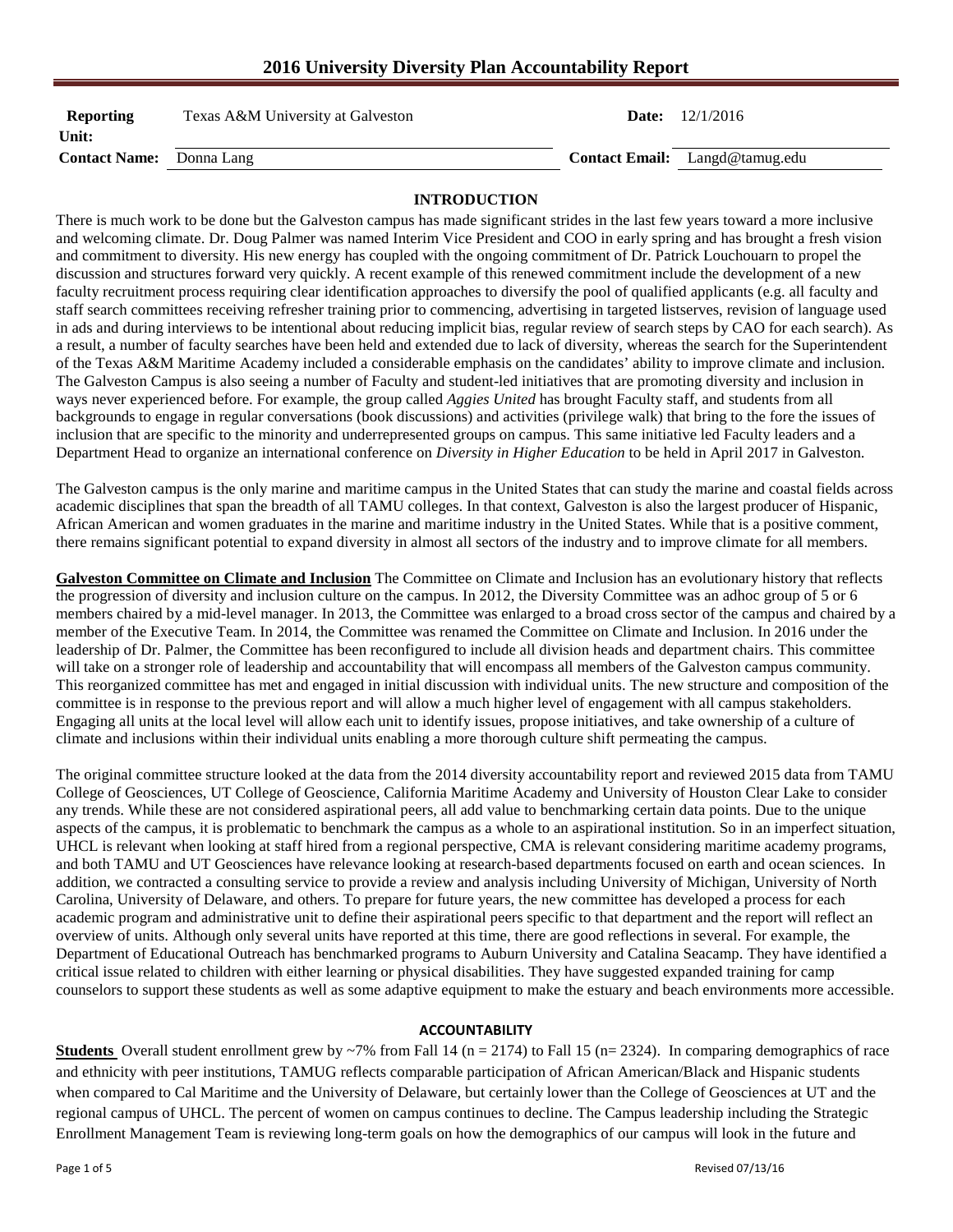recruit based on those targets. A strong emphasis has been made to recruit students who are committed to our programs and who have clear intentions to graduate with degrees offered on the Galveston Campus. Students are no longer admitted to the general academic major. Although TAMUG is the largest producer of African American and Hispanic graduates in marine programs, the percent of participation for African American students has decreased slightly since 2012 (3% to 2.4%). The Hispanic population has continued to grow over this same time period in both number and participation (14% to 18.6%). Recruiting efforts are also being targeted to a national audience and counselors have visited ten states in the last year as well as high schools with high minority populations and with programs in maritime studies.

| Demographic            | <b>TAMUG</b>   | <b>CAL Maritime</b> | <b>UHCL</b>    | <b>U</b> Delaware | U Texas        |
|------------------------|----------------|---------------------|----------------|-------------------|----------------|
| (undergraduates)       | $(n = -2,200)$ | $(n = -850)$        | $(n = -5,900)$ | (Marine Sciences  | (Geosciences   |
|                        |                |                     |                | $n = -80$         | $n = -300$     |
| Male                   | 63%            | 85.3%               | 34.9%          | 36%               | 60%            |
| Female                 | 37%            | 14.7%               | 65.1%          | 64%               | 40%            |
| African American/Black | 2.4%           | 1.9%                | 8.7%           | 2.6%              | 4.2%           |
| American Indian        | 0.4%           | $0.2\%$             | $0.2\%$        | ND                | 0.3%           |
| Hispanic/Latino        | 18.6%          | 17.2%               | 27.1%          | 1.3%              | 23.9%          |
| Pacific Islander       | 0.2%           | $0.2\%$             | $0.1\%$        | N <sub>D</sub>    | 0.1%           |
| Asian                  | 1.9%           | 9.9%                | $6.5\%$        | 2.6%              | N <sub>D</sub> |
| White                  | 75.9%          | 53.7%               | 37.1%          | 85.7%             | 63.2%          |
| Multiracial            | 2.5%           | 10.5%               | 2.4%           | 6.5%              | 3.1%           |
| International          | 1.2%           | --                  | 16.8%          | N <sub>D</sub>    | 1.8%           |
| Unknown                | 0.4%           | 6.4%                | 1%             | 1.3%              | 3.1%           |

TAMUG is on par with peer institutions to develop new actions that will seek to increase retention through student engagement and academic success programs such as study skills workshops (Cal Maritime), tutoring and career planning (UHCL), and professional development via invited lecture series (UT Geosciences). Efforts to retain diverse undergraduate students begin at the required Community of Respect program for all incoming students during TAMUGs Orientation. Furthermore, TAMUGs diversity mission is further explored through educating marketable skills to students through the 12<sup>th</sup> Man Leadership Program housed in Student Activities (student engagement/academic success); hosting two career fairs and resume building workshops (professional development); maintaining attendance to both the Southwestern Black Leadership Conference and Student Conference on Latino Affairs at TAMU in College Station, TX (student engagement and professional development), and; conversing in dialogue through the Aggies United organization – an organization for staff, faculty, and students aimed at encouraging diverse dialogue across the range of TAMUGs existing organizations and individual community members (student engagement). Of particular note, a number of cultural events were initiated by a wide variety of campus constituencies including Victory over Violence (graduate student association), Machismo- Male Masculinity (Latino Leaders), International Coffee Talks (Writing Center), Rape Aggression Defense Training (Peer Mentors), Is Gay the new Black? (Gay Straight Alliance). We believe these efforts reflect the organic nature of culture change, which is accelerating on our campus in recent years.

**Staff** Based upon available demographic information, overall gender representation at TAMUG trends a bit differently than its peers. TAMUG continues to have a staff workforce which is comprised of mostly Females (56.8%), while Texas A&M Geosciences (42.1%) and the University of Texas (UT) Geosciences (37.9%) have significantly fewer. The number of staff, as noticed in 2013, is significantly lower than the two tier 1 peers: TAMUG 250, UT Geosciences 377, and TAMU Geosciences 418. TAMUG (24%) and UT Geosciences' (23.9%) Minority populations are consistent with each other, but A&M Geosciences (32.8%) has a much higher representation due to a high participation of Asian males. The overall staff workforce for Asians is lower at TAMUG (6.4%) than either A&M Geosciences (19.7%) or UT Geosciences (10.1%); TAMUG (5.2%), A&M Geosciences (2.1%) and UT Geosciences (1.3%) have somewhat varied, but seemingly low percentages of Blacks; and all three are fairly consistent in their Hispanic populations (9.4% average). Detailed analysis of gender and race is also available by job groups.

For recruitment and retention purposes, peer institutions generally seem to be striving for workplace environments that attract and retain diverse staff by fostering a respectful environment that celebrates individual differences. One of their main themes is based upon the understanding that through diversity comes strength and excellence. In an effort to increase competitiveness for top talent, a sense of service to societal needs is being promoted along with a commitment to job security and competitive salaries.

Page 2 of 5 Revised 07/13/16 We too feel that the environment is crucial to attracting and retaining top talent. To further our efforts, TAMUG senior leadership has been charged with ensuring that a wide net is being cast during the recruitment process and that neutral selection processes are in place. Discussions with this group have resulted in feedback indicating a desire for a more streamlined and faster hiring process. We are hopeful that the implementation of Workday, scheduled for December 2017, will provide some relief; in the meantime, we will be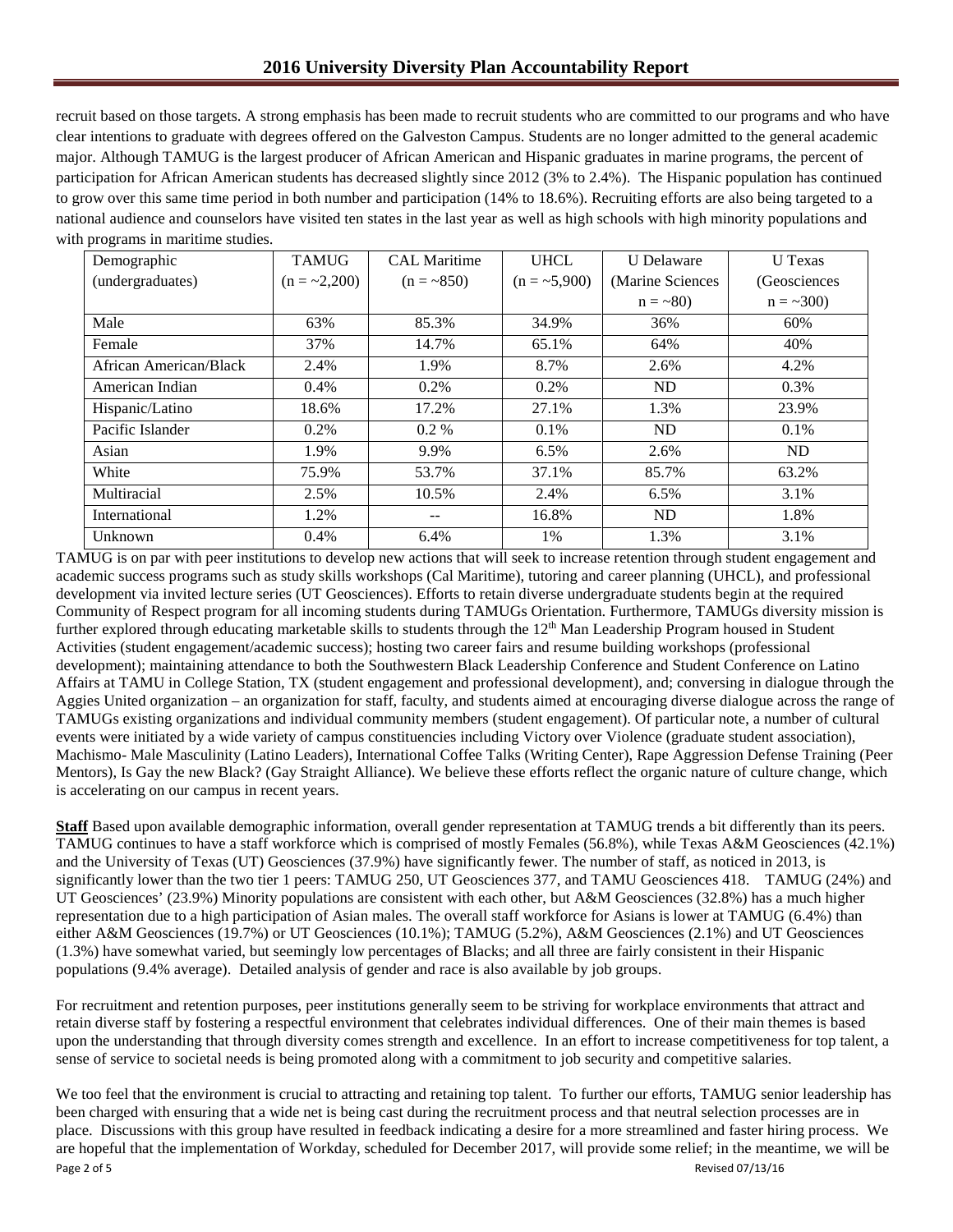implementing a mandatory search committee training for staff searches in FY17 to help ensure an understanding of the process, identify areas where additional support can be provided, and receive continuous feedback. As part of our effort to increase awareness with individuals involved in the selection process, we intend to continue monitoring vacant positions to determine where opportunities exist to recruit traditionally underrepresented populations.

Protected veteran hires and overall workforce representation is consistent with the established hiring benchmark of 7%, while new hires with a self-disclosed disability is only 1.7% compared to a nationwide utilization goal of 7%; more outreach and recruitment efforts are planned for this segment of the workforce along with additional resources and support provided to selection committees in their effort to recruit individuals with disabilities. Due to the number of current employee issues during the past year with disability related concerns, we intend to increase outreach and awareness in this area as well.

While hiring in underrepresented groups has increased, turnover for female faculty members and minority staff members is high; as a result, we will continue to monitor vacant positions for opportunities to reach a diverse pool of applicants and work with campus constituents on efforts to create and maintain a welcoming work environment for all. Additionally, in order to help ensure a positive first impression and acclimate staff new hires to the campus community, arrangements have been made for new employees to have a campus tour and lunch with a member of the Staff Council on the first day of work. We are hopeful that this type of interaction will be useful in developing a sense of community and expressing the value we find in serving the community at large. A staff omsbudsperson was appointed for the first time in the history of the campus. Given minority turnover for staff is relatively high at 55%, efforts will be made to engage all levels of the university in diversity initiatives

**Faculty** As mentioned earlier, there is a stronger commitment to diversity in the faculty hiring processes. Each vacancy proposed by an academic unit is reviewed by a council of all academic units. The search is required to include a diverse pool and committees are tasked to question their own internal biases.Until 2012, the Galveston Campus did not have a deliberate approach to increase the diversity of applicant pools to Faculty positions or actively recruit from underrepresented groups in marine sciences and maritime affairs. For example, in the period from 2010 to 2012, only 2 out of 10 Faculty recruited were women (who both were from underrepresented groups). In 2012, the Galveston Campus initiated a Faculty reinvestment program and hired 38 Faculty with a strong effort to increase both gender and minority representation. Of this cohort, 42% were women and 34% were either international or from minority groups. In the last year, female Faculty represented 55% of the recruited cohort showing that intentional efforts to recruit talented individuals from diverse background can result in rapid results. In addition to the efforts to diversify the Faculty, TAMUG has offered 7 spousal hires (one of which placed the spouse in the Mays Business School) in order to better support our newly recruited Faculty and staff (one of the Faculty hired is the spouse of our Assistant Director for Diversity). Finally, Faculty turnover at TAMUG is rather low. Over the last 7 years (2010-2016), only 4 Faculty (2 males and 2 females) resigned to either relocate internationally (1 male, 1 female) or to take positions in Federal Government (1 male) or at another institution of higher education (1 female).

The committee made contacts with multiple institutions and contact points within institutions to explore diversity related practices, initiatives, and outcomes. In most cases, the discussions revealed very little innovation beyond normal expectations or they expressed needs (desires) for more resources. The strategic plans for Marine Sciences at the University of North Carolina Chapel Hill and the Department of Atmospheric, Oceanic, and Space Sciences at the University of Michigan as aspirational peers mention the need to diversify faculty (and students) and improve climate but neither included strategies.

## **CLIMATE**

**Students** The following information was obtained from an HERI Diverse Learning Environments (DLE) Survey administered to TAMUG students in the Spring of 2016. Students (n=310) rated significantly higher on average to peer intuitions (n=6,000) on the following: a sense of belonging (52.1/49.7), positive cross-racial interactions (51.3/49.2), conversations across differences (51.1/48.9), and co-curricular diversity activities facilitated by the campus (49.5/48.8). There were significant differences within the factor report showing lower scores on average attributed to institutional commitment to diversity (47.7/50.2) and academic validation in the classroom (48.6/50.4) when compared to four-year peer institutions administered by HERI. No surveys administered for diversity and inclusion from peer institutions (Cal Maritime, UHCL, and UT Geosciences) were found. However, UHCL houses an Intercultural Student Services department that specializes in first generation, international, LGBT, and women programming, as well as, cultural education and development. TAMUG will continue to offer programs that add to building an inclusive campus climate, such as: Aggie Allies workshops; Step Up Bystander Engagement workshops; Safe Sex Bingo; Denim Day; Donut Break the Rules, Campus Safety; Leadership Guadalupe; and commemorative/appreciation month programming. Due to the lower scores shown by the DLE around institutional commitment to diversity, the Office of Student Diversity Initiatives plans on holding a forum discussing the results of the DLE survey and inviting the campus to create a dialogue on how to engage the whole community in building a more inclusive campus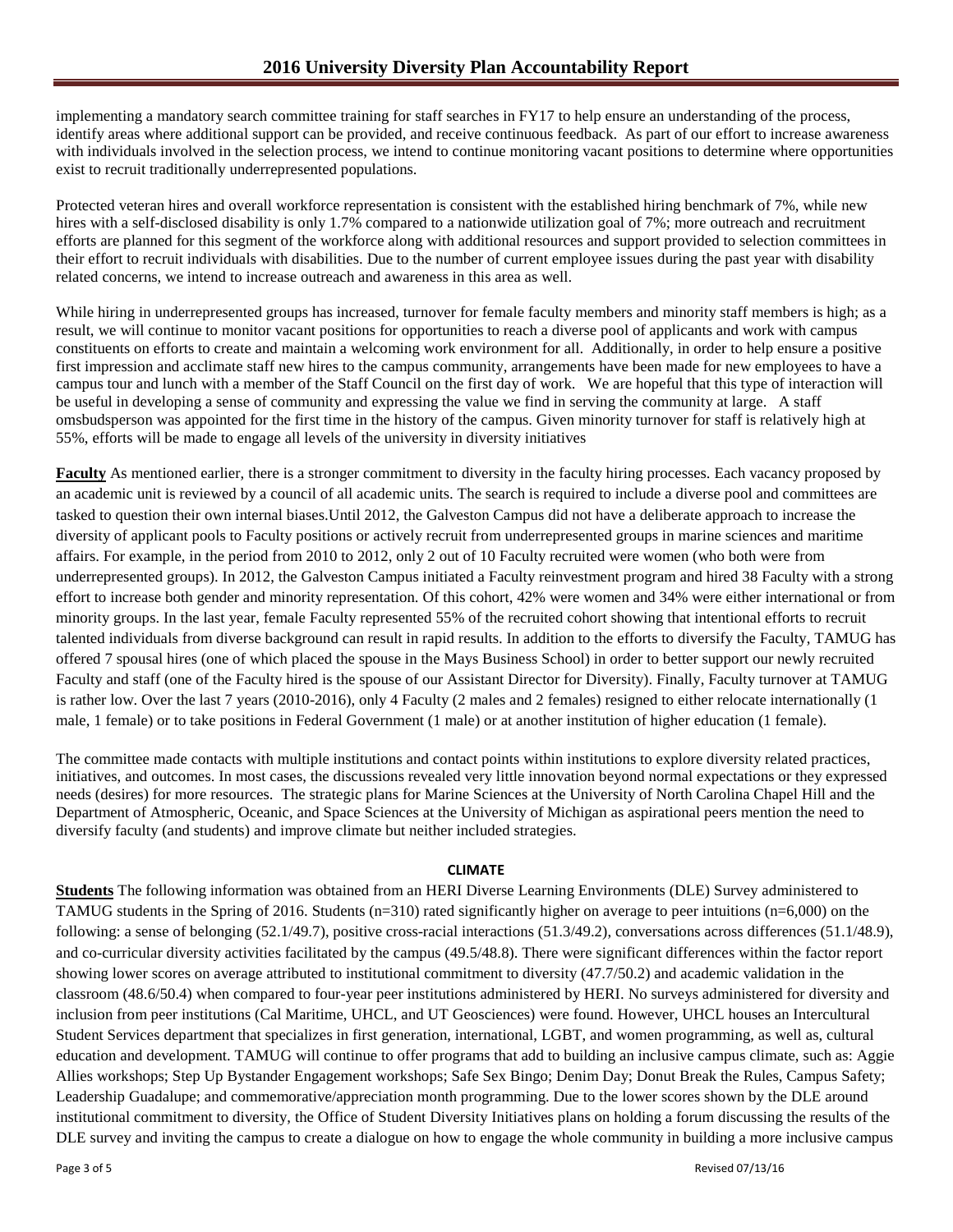climate. Large standup signs have been placed around campus that feature community member's commitment and value to diversity. The new round of posters will feature executive team members, student leaders and academic department heads to promote the institutional commitment.

**Staff** There seems to be a significant amount of attention by peer institutions to issues of climate. Many efforts are directed at ensuring a workplace environment that is welcoming, productive, and rewarding for all employees. Some of the initiatives identified for success in this area include encouraging respect for individual differences; providing training on skill development, conflict resolution and teamwork; creating meaningful feedback mechanisms; regularly measuring workplace climate and taking action on findings; developing more regular and effective communication venues; identifying and eliminating bottlenecks related to processes and decision-making; hosting social events; creating a sense of community; encouraging a collaborative work environment; and maintaining, renovating, and planning for new facilities and infrastructure to promote a productive work environment.

On the positive side, climate survey results for TAMUG this year revealed increased levels of satisfaction with Developmental Opportunities, Perceived Organizational Support, Supervisor Satisfaction, Co-worker Satisfaction, and Diversity & Inclusion; additionally, overall Job Satisfaction was high and Turnover Intention declined. On the other hand, females reported lower levels of Job Satisfaction than males, Stressful Workload was seen as a problem, and a number of general comments were received about the need to improve diversity, communications, and faculty-staff relations; provide additional training opportunities; and address salary equity issues.

In order to move forward with our efforts to improve the climate at TAMUG, we intend to focus on some of the same issues as our peer institutions. Activities and initiatives that will be targeted include improved training opportunities in collaboration with EOD on main campus, offering more opportunities to provide feedback through staff forums by various TAMU and TAMUG officials, appointing a staff ombudsperson to assist in resolving workplace issues, offering support to the Staff Council in their efforts to become more engaged with staff and better communicate initiatives from higher administration, solidifying our relationship with TAMU Staff Council, and striving to improve the campus climate through targeted wellness activities, Title IX outreach efforts, and work-life balance opportunities. An employee scholarship program was implemented this year to increase access to education. The administration has also asked the Director of the Rec Sport Center to develop a new 30 minutes workout circuit in the gym in support of the Chancellor's wellness initiative. The CAO has also charged all unit leaders and Department Heads reporting to his office to describe the initiatives they have implemented in their unit for staff development during the report leading to their annual evaluation. The CAO himself is mentoring mid-career professional staff by 2 months rotations (by pairs) to help leadership development on campus and offer development opportunities for staff at the Director/Associate Director level. As may be obvious by this list of activities and initiatives, as a branch campus of TAMU we hope to continue to be able to utilize resources from the main campus to help ensure our success in this area.

**Faculty** TAMUG participates in the university wide climate study provided by the Dean of Faculties Office. This has been very helpful to review longitudinal trends as well as comparisons. While the current results are positive, there is room to improve in mentoring and inclusion for females and underrepresented minorities. With the new committee structure, the Academic Department Chairs are actively engaged in conversations to enhance experiences, opportunities, and environment for all faculty. The TAMUG Department of Liberal Studies is hosting a national Conference on Inclusion and Diversity in Higher Education in spring 2017. Other faculty lead initiatives include a nicely attended Constitution Day panel representing African American, Hispanic, and Muslim leaders in the Galveston community, Walk to Remembrance (A holocaust remembrance event to promote bystander intervention), study abroad, and strong commitment to the Pedagogy project. In the last year, thirty-five faculty and staff participated in a campus workshop titled Developing Cultural Competence.

To further promote inclusion, the Chief Academic Officer has open office hours on Friday afternoons to encourage all faculty and staff to voice needs and concerns. TAMUG continues to strengthen the relationship with the TAMU Dean of Faculties Office and has hosted the Faculty Ombudsperson for the past two years. During the campus crises in Missouri, TAMUG faculty initiated Aggies United consisting of interested faculty, staff, & students. This group has been meeting regularly for almost two years and provides support and validation for all groups as well as campus programming and mentoring.

## **EQUITY**

**Students** Regarding equity and student leadership development, UHCL has a First Generation Students' program that prepares them for the workforce. Students attend workshops and seminars on topics including conflict resolution, resume building, career planning, personality and strengths assessments, as well as, refining their academic skills as they all apply to effective career preparation. With the College of Engineering merger, this is the first year TAMUG is hosting Regent Scholars. Regent Scholars are first generation students who are taking part in similar workshops and programs as UHCL that include: orientation, study skills, resume/career planning, etiquette dinner, and mentorship. A measure that UHCL is including are marketable skills, which is a quality that can be added to the Regent Scholars program in the following years through collaboration with Student Activities and Career Services.